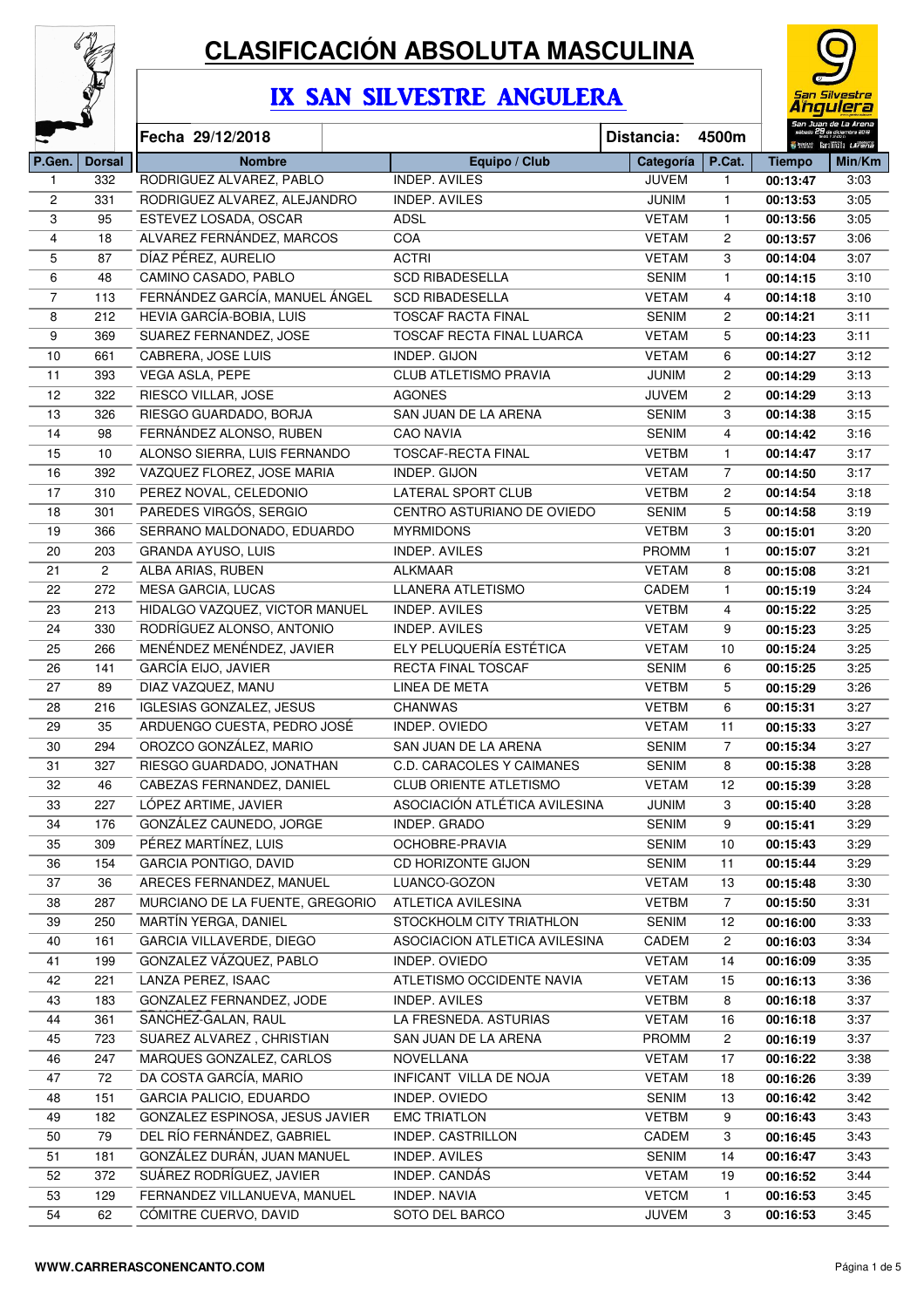| P.Gen.   | <b>Dorsal</b>  | <b>Nombre</b>                                       | Equipo / Club                             | Categoría    | P.Cat.         | <b>Tiempo</b> | Min/Km       |
|----------|----------------|-----------------------------------------------------|-------------------------------------------|--------------|----------------|---------------|--------------|
| 55       | $\overline{4}$ | ALFONSO VARCIA, JUAN JOSE                           | <b>VALSA VIAJES</b>                       | <b>SENIM</b> | 15             | 00:16:54      | 3:45         |
| 56       | 215            | IGLESIAS FERNANDEZ, MARCO A.                        | <b>INDEP. LA ARENA</b>                    | <b>SENIM</b> | 16             | 00:16:54      | 3:45         |
| 57       | 348            | RUBIO ORDOÑEZ, ALVARO                               | CARREÑO                                   | <b>JUVEM</b> | $\overline{4}$ | 00:16:55      | 3:45         |
| 58       | 246            | MARIÑO GARCIA, EDUARDO                              | INDEP. AVILES                             | <b>SENIM</b> | 17             | 00:16:57      | 3:46         |
| 59       | 9              | ALONSO RODRIGUEZ, SERGIO                            | <b>BEER RUNNERS</b>                       | <b>VETBM</b> | 10             | 00:16:59      | 3:46         |
| 60       | 353            | SALAZAR GARZO, DAVID                                | <b>MÜNCHEN</b>                            | <b>SENIM</b> | 18             | 00:17:01      | 3:46         |
| 61       | 104            | FERNÁNDEZ CASTILLO, JAIRO                           | CLUB NÁUTICO ENSIDESA                     | <b>JUVEM</b> | 5              | 00:17:04      | 3:47         |
| 62       | 47             | CAMBA GONZALEZ. LUIS ALBERTO                        | INDEP. AVILES                             | <b>VETAM</b> | 20             | 00:17:05      | 3:47         |
| 63       | 198            | GONZALEZ VALENTIN, JOSE MARIA                       | INDEP. AVILES                             | <b>VETAM</b> | 21             | 00:17:11      | 3:49         |
| 64       | 297            | PAJUELO LÁZARO, ANTONIO                             | MARLINS TRIATLÓN MADRID                   | <b>SENIM</b> | 19             | 00:17:14      | 3:49         |
| 65       | 660            | TRIGO ALBARRAN, MARIO                               | CA. CORVERA                               | CADEM        | 4              | 00:17:20      | 3:51         |
| 66       | 286            | MUÑIZ SUÁREZ, SERGIO                                | LATERAL SPORT CLUB                        | <b>VETAM</b> | 22             | 00:17:20      | 3:51         |
| 67       | 345            | RODRÍGUEZ SUÁREZ, NACHO                             | SAN JUAN DE LA ARENA                      | <b>SENIM</b> | 20             | 00:17:22      | 3:51         |
| 68       | 56             | CASARES RODRIGUEZ, JUAN                             | LATERAL SPORT CLUB                        | <b>VETAM</b> | 23             | 00:17:22      | 3:51         |
| 69       | 274            | MESA VILLABRILLE, FCO JAVIER                        | <b>ARLOS</b>                              | <b>VETBM</b> | 11             | 00:17:24      | 3:52         |
| 70       | 69             | CUETO RAPADO, JULIO                                 | INDEP. AVILES                             | <b>VETBM</b> | 12             | 00:17:24      | 3:52         |
| 71       | 339            | RODRIGUEZ MENENDEZ, JAVIER                          | <b>LATERAL SPORT CLUB</b>                 | <b>VETBM</b> | 13             | 00:17:25      | 3:52         |
| 72       | 187            | GONZÁLEZ LÓPEZ, GONZALO                             | INDEP. GIJON                              | <b>VETAM</b> | 24             | 00:17:26      | 3:52         |
| 73       | 238            | LUCIO SUAREZ, CARLOS                                | <b>INDEP. AVILES</b>                      | <b>VETAM</b> | 25             | 00:17:27      | 3:52         |
| 74       | 133            | FLOREZ VELASCO, JOSÉ MANUEL                         | <b>RELIEVE</b>                            | <b>SENIM</b> | 21             | 00:17:28      | 3:53         |
| 75       | 88             | PEREZ ARIAS, ADRIAN                                 | LATERAL SPORT CLUB                        | <b>SENIM</b> | 22             | 00:17:29      | 3:53         |
| 76       | 166            | GÓMEZ REY, DAVID                                    | SOTO DEL BARCO                            | <b>SENIM</b> | 23             | 00:17:30      | 3:53         |
| 77       | 265            | MENÉNDEZ GARRIDO, JOAQUIN                           | SOTO DEL BARCO                            | <b>VETAM</b> | 26             | 00:17:30      | 3:53         |
| 78       | 293            | ORDÓÑEZ, JAVIER                                     | <b>INDEP. AVILES</b>                      | <b>VETAM</b> | 27             | 00:17:32      | 3:53         |
| 79       | 346            | ROLDÁN JOGLAR, SERGIO                               | INDEP. AVILES                             | <b>SENIM</b> | 24             | 00:17:34      | 3:54         |
|          |                | GÓMEZ SANTAMARÍA, ÁNGEL                             | INDEP. SANTANDER                          | <b>SENIM</b> |                |               | 3:54         |
| 80<br>81 | 169            |                                                     | <b>CLUB CASTRILLON TRIATLON</b>           | <b>VETBM</b> | 25             | 00:17:36      |              |
|          | 125            | FERNANDEZ SAN MARTIN, ALFREDO                       |                                           |              | 14             | 00:17:36      | 3:54         |
| 82       | 255            | MARTINEZ GIRALDA, JESUS ANGEL                       | SANTA MARIA DEL MAR                       | <b>VETAM</b> | 28             | 00:17:37      | 3:54         |
| 83       | 75             | DE LA HOZ TERNERO, PABLO                            | DEPORTES MLBLACK                          | <b>SENIM</b> | 26             | 00:17:37      | 3:54         |
| 84       | 298            | PALACIOS SÁNCHEZ, MANUEL<br>PRENDES FERNÁNDEZ, JOSÉ | INDEP. GIJON<br><b>TOSCAF RECTA FINAL</b> | <b>JUVEM</b> | 6              | 00:17:38      | 3:55<br>3:55 |
| 85       | 315            |                                                     |                                           | CADEM        | 5              | 00:17:38      |              |
| 86       | 14             | ALVAREZ ARIAS, CARLOS                               | INDEP. OVIEDO                             | <b>SENIM</b> | 27             | 00:17:41      | 3:55         |
| 87       | 363            | SANTOS RAMOS, JUAN MANUEL                           | <b>BURGOS CORRE</b>                       | <b>VETBM</b> | 15             | 00:17:41      | 3:55         |
| 88       | 299            | PALOMARES GARCIA, SERGIO                            | SAN JUAN DE LA ARENA                      | <b>JUVEM</b> | $\overline{7}$ | 00:17:42      | 3:56         |
| 89       | 320            | RENDUELES GARCIA, PABLO                             | INDEP. GIJON                              | <b>VETAM</b> | 29             | 00:17:43      | 3:56         |
| 90       | 28             | ALVAREZ RODRIGUES, PABLO                            | INDEP. AVILES                             | <b>SENIM</b> | 28             | 00:17:43      | 3:56         |
| 91       | 101            | FERNANDEZ ARENAS, MIGUEL                            | <b>INDEP. NAVECES</b>                     | <b>VETAM</b> | 30             | 00:17:44      | 3:56         |
| 92       | 193            | GONZALEZ RODRIGUEZ, FIDEL                           | <b>CORVERA</b>                            | <b>VETAM</b> | 31             | 00:17:44      | 3:56         |
| 93       | 122            | FERNANDEZ RICO, ALBERTO                             | INDEP. GIJON                              | <b>SENIM</b> | 29             | 00:17:45      | 3:56         |
| 94       | 344            | RODRÍGUEZ SUÁREZ, EDUARDO                           | COTO CARCEDO                              | <b>VETAM</b> | 32             | 00:17:46      | 3:56         |
| 95       | 127            | FERNANDEZ SUAREZ, LUIS RAMON                        | <b>SCD RIBADESELLA</b>                    | <b>VETDM</b> | $\mathbf{1}$   | 00:17:51      | 3:58         |
| 96       | 117            | FERNÁNDEZ LLERA, ROBERTO                            | INDEP. AVILES                             | <b>VETAM</b> | 33             | 00:17:51      | 3:58         |
| 97       | 194            | GONZALEZ RODRIGUEZ, FRANCISCO                       | INDEP. MADRID                             | <b>VETAM</b> | 34             | 00:17:52      | 3:58         |
| 98       | 116            | FERNANDEZ IZQUIERDO, ALFREDO                        | CLUB LOS GORILAS DE CANDAS                | <b>JUNIM</b> | $\overline{4}$ | 00:17:54      | 3:58         |
| 99       | 386            | URRUTIA GONZALEZ, BRUNO                             | RANÓN                                     | <b>VETAM</b> | 35             | 00:17:55      | 3:58         |
| 100      | 288            | NAVARRO BRAGA, JOSÉ ANTONIO                         | CHANWAS                                   | <b>VETBM</b> | 16             | 00:17:57      | 3:59         |
| 101      | 17             | ÁLVAREZ DOSANTOS, DIEGO                             | INDEP. MADRID                             | <b>VETAM</b> | 36             | 00:17:58      | 3:59         |
| 102      | 3              | ALESSON GONZALEZ, JOSE                              | INDEP. SALINAS                            | <b>VETBM</b> | 17             | 00:17:58      | 3:59         |
| 103      | 226            | LOBO, PABLO                                         | INDEP. GRADO                              | <b>SENIM</b> | 30             | 00:18:03      | 4:00         |
| 104      | $\overline{7}$ | ALONSO BUSTO, JOSE RAMON                            | <b>CLUB CORRER ASTURIAS</b>               | <b>VETAM</b> | 37             | 00:18:03      | 4:00         |
| 105      | 197            | GONZALEZ SUAREZ, OSCAR                              | <b>VENEROS</b>                            | <b>VETAM</b> | 38             | 00:18:07      | 4:01         |
| 106      | 26             | ÁLVAREZ POLA, DAVID                                 | INDEP. CUDILLERO                          | <b>PROMM</b> | 3              | 00:18:13      | 4:02         |
| 107      | 280            | MOSQUERA RODRIGUEZ, JOSE ANTONIO LAS VEGAS, CORVERA |                                           | <b>VETAM</b> | 39             | 00:18:16      | 4:03         |
| 108      | 70             | CUEVA RODRÍGUEZ, DANIEL                             | <b>INDEPENDIENTE</b>                      | <b>SENIM</b> | 31             | 00:18:17      | 4:03         |
| 109      | 357            | SÁNCHEZ CLEMENTE, ADRIÁN                            | ASOCIACIÓN ATLETICA AVILESINA             | CADEM        | 6              | 00:18:17      | 4:03         |
| 110      | 29             | ALVAREZ RODRIGUEZ, ALBERTO                          | PRAVIA                                    | <b>SENIM</b> | 32             | 00:18:17      | 4:03         |
| 111      | 99             | FERNÁNDEZ ÁLVAREZ, JOSÉ MARÍA                       | <b>PRAVIA</b>                             | <b>SENIM</b> | 33             | 00:18:18      | 4:04         |
| 112      | 270            | MERINO BARREÑADA, MIGUEL                            | EL ALFARAZ MIRANDA AVILÉS                 | <b>VETBM</b> | 18             | 00:18:24      | 4:05         |
| 113      | 155            | GARCIA RODRIGUEZ, EDUARDO                           | <b>OVETUS CROSSFIT</b>                    | <b>VETAM</b> | 40             | 00:18:25      | 4:05         |
| 114      | 342            | RODRIGUEZ SUAREZ, PABLO                             | INDEP. AVILES                             | <b>VETBM</b> | 19             | 00:18:28      | 4:06         |
|          |                |                                                     |                                           |              |                |               |              |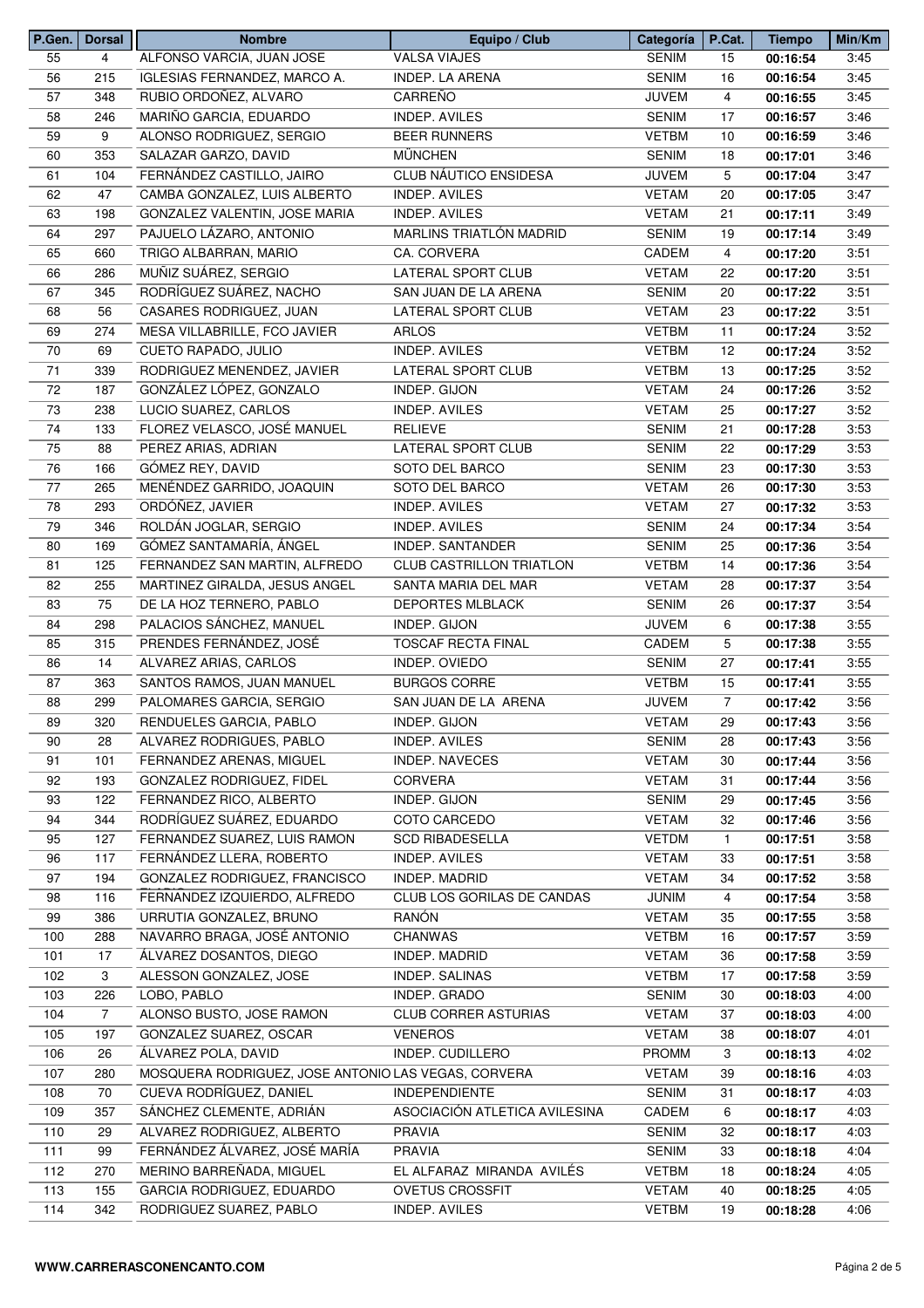| P.Gen. | <b>Dorsal</b> | <b>Nombre</b>                  | Equipo / Club               | Categoría    | P.Cat.                | <b>Tiempo</b> | Min/Km |
|--------|---------------|--------------------------------|-----------------------------|--------------|-----------------------|---------------|--------|
| 115    | 115           | FERNANDEZ GONZALEZ, MARCO      | <b>RANON</b>                | <b>VETAM</b> | 41                    | 00:18:29      | 4:06   |
| 116    | 237           | LOZANO CUESTA, PABLO           | <b>BURGOS CORRE</b>         | <b>SENIM</b> | 34                    | 00:18:32      | 4:07   |
| 117    | 32            | AMADOR GARCÍAS, ADRIÁN         | <b>BTT LINDE CUBEL</b>      | <b>SENIM</b> | 35                    | 00:18:34      | 4:07   |
| 118    | 217           | IZAGUIRRE CONDE, JAVIER        | <b>VILLA DE PRAVIA</b>      | <b>JUVEM</b> | 8                     | 00:18:37      | 4:08   |
| 119    | 100           | FERNÁNDEZ AMADOR, JAVIER       | <b>PRAVIA</b>               | <b>JUNIM</b> | 5                     | 00:18:38      | 4:08   |
| 120    | 41            | <b>BANGO BUSTO, RAFAEL</b>     | <b>TAMÓN ATLETISMO</b>      | <b>VETCM</b> | $\overline{c}$        | 00:18:42      | 4:09   |
| 121    | 123           | FERNANDEZ RUIZ, MARIANO        | INDEP. OVIEDO               | <b>VETDM</b> | $\mathbf{2}^{\prime}$ | 00:18:43      | 4:09   |
| 122    | 211           | HERES LOPEZ, OSCAR LUIS        | INDEP. OVIEDO               | <b>VETCM</b> | 3                     | 00:18:46      | 4:10   |
| 123    | 378           | TOME JORDAN, ABEL              | <b>INDEP. AVILES</b>        | <b>SENIM</b> | 36                    | 00:18:48      | 4:10   |
| 124    | 153           | GARCÍA PÉREZ, ANGEL            | ATLETISMO OCCIDENTE NAVIA   | <b>VETCM</b> | 4                     | 00:18:50      | 4:11   |
| 125    | 333           | RODRÍGUEZ ASTARIZ, MANUEL      | <b>INDEP. AVILES</b>        | <b>CADEM</b> | $\overline{7}$        | 00:18:53      | 4:11   |
| 126    | 374           | SUAREZ VEGA, ALVARO            | INDEP. AVILES               | <b>VETAM</b> | 42                    | 00:18:59      | 4:13   |
| 127    | 97            | FERNANDEZ ALBA, KEVIN          | INDEP. AVILES               | <b>SENIM</b> | 37                    |               | 4:13   |
|        |               |                                |                             |              |                       | 00:19:00      |        |
| 128    | 230           | LÓPEZ DE LA ROSA, IVAN         | <b>INDEPENDIENTE</b>        | <b>PROMM</b> | 4                     | 00:19:01      | 4:13   |
| 129    | 146           | GARCIA LOPEZ, PELAYO           | <b>INDEPENDIENTE</b>        | CADEM        | 8                     | 00:19:01      | 4:13   |
| 130    | 172           | GONZÁLEZ ALVAREZ, ALBERTO      | C.D. 2007 LLANERA           | <b>VETAM</b> | 43                    | 00:19:02      | 4:13   |
| 131    | 167           | GOMEZ ROSELLON, OSCAR          | LUGO DE LLANERA             | <b>VETAM</b> | 44                    | 00:19:02      | 4:13   |
| 132    | 152           | GARCIA PEREZ, ALBERTO          | <b>INDEPENDIENTE</b>        | <b>VETBM</b> | 20                    | 00:19:02      | 4:13   |
| 133    | 84            | DIAZ GARCIA, FRANCISCO ELADIO  | C.A. GRASIAS                | <b>VETBM</b> | 21                    | 00:19:06      | 4:14   |
| 134    | 389           | VALDIZÁN QUINTANA, ADRIÁN      | <b>MOGUI FANS</b>           | <b>PROMM</b> | 5                     | 00:19:06      | 4:14   |
| 135    | 6             | ALONSO ALBUERNE, RAÚL          | SOTO DEL BARCO              | <b>VETBM</b> | 22                    | 00:19:06      | 4:14   |
| 136    | 55            | CARVAJAL HERNANDEZ, RUBEN      | <b>INDEP. SALINAS</b>       | <b>VETBM</b> | 23                    | 00:19:10      | 4:15   |
| 137    | $\mathbf{1}$  | ADONAI, MATHEUS                | SIDRERIA LA CALEA           | <b>JUVEM</b> | 9                     | 00:19:12      | 4:16   |
| 138    | 143           | GARCÍA GARCÍA, JAVIER          | <b>DEPORTES MLBLACK</b>     | <b>VETAM</b> | 45                    | 00:19:12      | 4:16   |
| 139    | 628           | ARTIME RODRIGUEZ, FERNANDO     | OCR OSCAR FERNANDEZ         | <b>VETAM</b> | 46                    | 00:19:14      | 4:16   |
| 140    | 383           | TUSET FERNANDEZ, JAIRO         | <b>INDEP. AVILES</b>        | <b>JUVEM</b> | 10                    | 00:19:18      | 4:17   |
| 141    | 64            | CRUZ FERNÁNDEZ, GUILLERMO      | LLORIANA (UVIÉU)            | <b>SENIM</b> | 38                    | 00:19:18      | 4:17   |
| 142    | 192           | GONZALEZ NIDO, MANUEL          | <b>HEROS ATLETISMO</b>      | <b>VETBM</b> | 24                    | 00:19:20      | 4:17   |
| 143    | 305           | PÉREZ DÍAZ, MANUEL             | SAN JUAN DE LA ARENA        | <b>VETBM</b> | 25                    | 00:19:20      | 4:17   |
| 144    | 296           | PADILLA CANTERO, MANUEL        | SANTACRUZ SPORT             | <b>VETAM</b> | 47                    | 00:19:21      | 4:18   |
| 145    | 74            | DE LA CALLE DÍAZ, JAVIER       | ESCUELA DE NATACIÓN CORVERA | <b>VETAM</b> | 48                    | 00:19:21      | 4:18   |
| 146    | 318           | REMUÑAN FERNANDEZ, JAVIER      | K LEGENDS                   | <b>VETBM</b> | 26                    | 00:19:21      | 4:18   |
| 147    | 68            | CUETO CHICON, DIEGO            | INDEP. AVILES               | <b>JUVEM</b> | 11                    | 00:19:22      | 4:18   |
| 148    | 316           | PRIETO ALVAREZ, RAMSES         | <b>OVETUS CROSSFIT</b>      | <b>VETAM</b> | 49                    | 00:19:24      | 4:18   |
| 149    | 45            | BOIX MONJARDÍN, GUSTAVO JORGE  | SOTO DEL BARCO              | SENIM        | 39                    |               | 4:18   |
|        |               |                                |                             |              |                       | 00:19:25      |        |
| 150    | 137           | ALVAREZ SANCHEZ, PEDRO         | <b>INDEP. LUGONES</b>       | <b>VETAM</b> | 50                    | 00:19:26      | 4:19   |
| 151    | 258           | MARTINEZ SUAREZ, AARON         | ATLETAS DE BARRIO           | <b>VETAM</b> | 51                    | 00:19:27      | 4:19   |
| 152    | 173           | GONZÁLEZ AZCARATE, GONZALO     | <b>RUN 04</b>               | <b>VETBM</b> | 27                    | 00:19:31      | 4:20   |
| 153    | 103           | FERNÁNDEZ ARTACHO, JONATHAN    | C.A. GRASIAS                | <b>VETAM</b> | 52                    | 00:19:31      | 4:20   |
| 154    | 174           | GONZALEZ AZURMENDI, MANUEL     | <b>CLUB CORRER ASTURIAS</b> | <b>VETAM</b> | 53                    | 00:19:32      | 4:20   |
| 155    | 124           | FERNÁNDEZ SAMPEDRO, CLAUDIO    | SANTIAGO DEL MONTE          | <b>SENIM</b> | 40                    | 00:19:33      | 4:20   |
| 156    | 376           | TARRIO ALADRO, DANIEL          | INDEP. OVIEDO               | <b>VETBM</b> | 28                    | 00:19:33      | 4:20   |
| 157    | 148           | GARCÍA MARTÍNEZ, JOSÉ LUIS     | CRL                         | <b>VETBM</b> | 29                    | 00:19:36      | 4:21   |
| 158    | 263           | MENÉNDEZ DE LUARCA, PABLO      | SOTO DEL BARCO              | <b>VETDM</b> | 3                     | 00:19:37      | 4:21   |
| 159    | 321           | RICO ROCES, SERGIO             | INDEP. MADRID               | <b>SENIM</b> | 41                    | 00:19:37      | 4:21   |
| 160    | 300           | PALOMARES VARELA, JOSE MANUEL  | INDEP. LA ARENA             | <b>VETBM</b> | 30                    | 00:19:38      | 4:21   |
| 161    | 86            | DÍAZ LÓPEZ, SERGIO             | PIEDRAS BLANCAS             | <b>VETAM</b> | 54                    | 00:19:39      | 4:22   |
| 162    | 91            | ELIZALDE CARVAJAL, PABLO       | AMSTERDAM                   | <b>SENIM</b> | 42                    | 00:19:40      | 4:22   |
| 163    | 267           | MENENDEZ PACHECO, MANUEL ANGEL | E.N. CORVERA                | <b>VETAM</b> | 55                    | 00:19:43      | 4:23   |
| 164    | 356           | SANCHEZ ALVAREZ, LUIS          | INDEP. AVILES               | <b>VETAM</b> | 56                    | 00:19:45      | 4:23   |
| 165    | 110           | FERNÁNDEZ FERNÁNDEZ, DIEGO     | SAN JUAN DE LA ARENA        | CADEM        | 9                     | 00:19:45      | 4:23   |
| 166    | 16            | ALVAREZ CASTAÑÓN, JOSÉ RAMÓN   | INDEP. MAJADAHONDA          | <b>VETBM</b> | 31                    | 00:19:46      | 4:23   |
| 167    | 150           | GARCÍA OVEJERO, MANUEL         | LA TEYA                     | <b>VETBM</b> | 32                    | 00:19:48      | 4:24   |
| 168    | 302           | PARRA RUIZ, DIEGO              | INDEP. OVIEDO               | <b>VETAM</b> | 57                    | 00:19:50      | 4:24   |
| 169    | 380           | TRAPERO ALBA, ABEL             | INDEP. AVILES               | <b>VETAM</b> | 58                    | 00:19:50      | 4:24   |
|        |               | GARCÍA TRAPERO, ABEL           |                             |              |                       |               | 4:24   |
| 170    | 159           |                                | INDEP. AVILES               | <b>JUNIM</b> | 6                     | 00:19:51      |        |
| 171    | 205           | GUTIERREZ ALBUERNE, PEDRO      | <b>PRAVIA</b>               | <b>SENIM</b> | 43                    | 00:19:55      | 4:25   |
| 172    | 252           | MARTÍNEZ ARIAS, FRANCISCO      | INDEP. OVIEDO               | <b>SENIM</b> | 44                    | 00:19:56      | 4:25   |
| 173    | 334           | RODRIGUEZ FERNANDEZ, JOSE      | CASTRILLÓN TRIATLÓN         | <b>VETAM</b> | 59                    | 00:19:58      | 4:26   |
| 174    | 304           | GALAN MARMOL, CARLOS JOSE      | INDEP. AVILES               | <b>SENIM</b> | 45                    | 00:20:01      | 4:27   |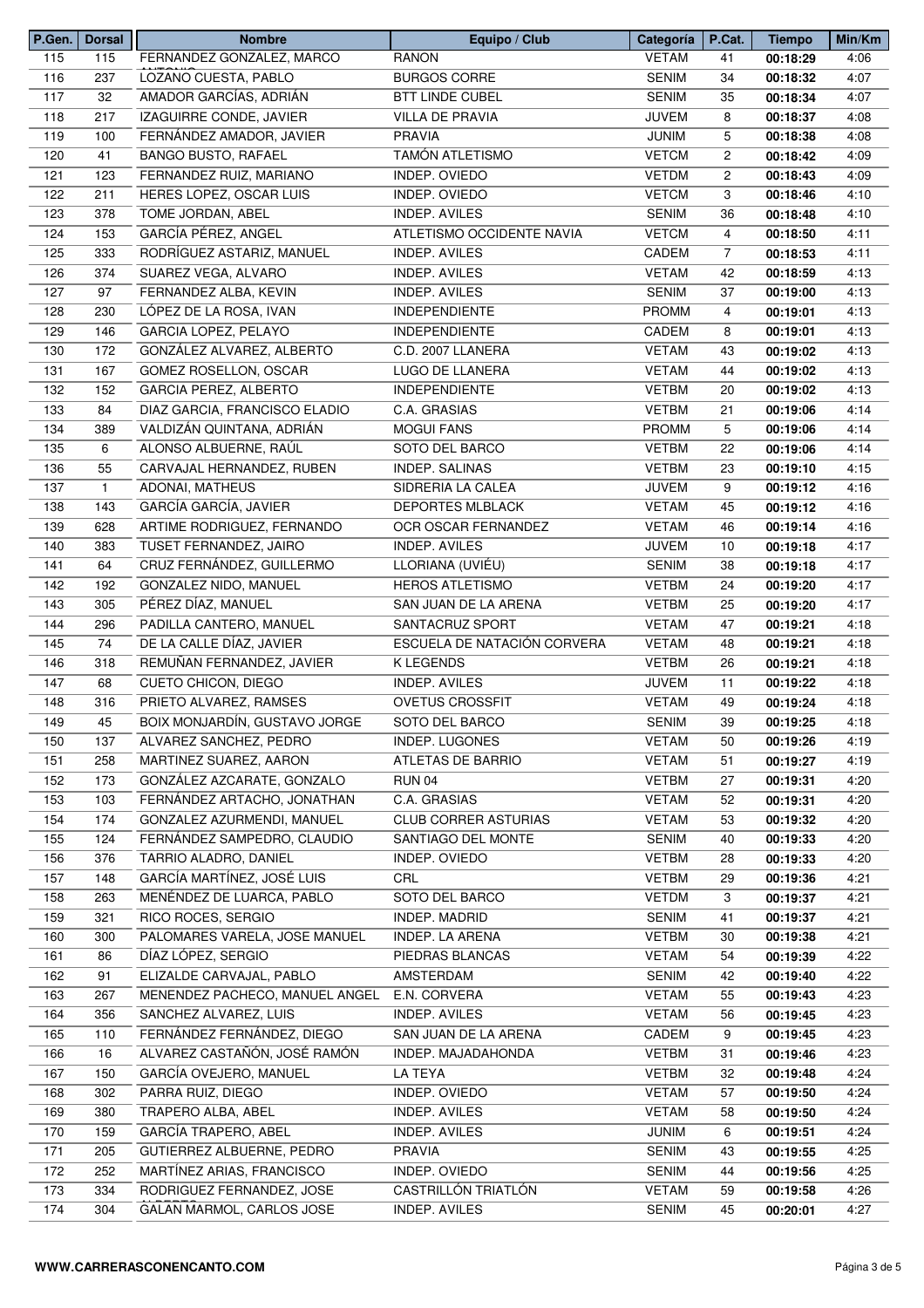| P.Gen. | Dorsal | <b>Nombre</b>                                   | Equipo / Club                 | Categoría    | P.Cat.         | <b>Tiempo</b> | Min/Km |
|--------|--------|-------------------------------------------------|-------------------------------|--------------|----------------|---------------|--------|
| 175    | 147    | GARCÍA MARTÍNEZ, CARLOS JOSÉ                    | INDEP. OVIEDO                 | <b>SENIM</b> | 46             | 00:20:08      | 4:28   |
| 176    | 65     | CRUZ FERNÁNDEZ, JORGE                           | LLORIANA (UVIÉU)              | <b>JUNIM</b> | $\overline{7}$ | 00:20:11      | 4:29   |
| 177    | 245    | MARIÑO GARCIA, ANGEL                            | INDEP. AVILES                 | <b>VETCM</b> | 5              | 00:20:12      | 4:29   |
| 178    | 177    | GONZÁLEZ COLINO, HENOK                          | MONTELEÓN, 133-24196-CARBAJAL | <b>PROMM</b> | 6              | 00:20:13      | 4:29   |
| 179    | 278    | MORO SUAREZ, JOSE ENRIQUE                       | INDEP. GIJON                  | <b>VETBM</b> | 33             | 00:20:16      | 4:30   |
| 180    | 229    | LÓPEZ CAMPO, ANTONIO                            | <b>INDEP. AVILES</b>          | <b>VETCM</b> | 6              | 00:20:22      | 4:31   |
| 181    | 135    | GALLARDO BRUZOS, JONATAN                        | LA CAMOCHA-GIJON              | <b>VETAM</b> | 60             | 00:20:23      | 4:31   |
| 182    | 400    | <b>WEIBLE MATA, XURDE</b>                       | L'ARENA CORRE                 | <b>VETBM</b> | 34             | 00:20:23      | 4:31   |
| 183    | 140    | GARCÍA DÍAZ, JAVIER JESÚS                       | <b>PRAVIA</b>                 | <b>VETAM</b> | 61             | 00:20:30      | 4:33   |
| 184    | 191    | GONZALEZ MORA, ALBERTO                          | <b>INDEP. AVILES</b>          | <b>VETBM</b> | 35             | 00:20:30      | 4:33   |
| 185    | 42     | BARROSO GONZÁLEZ, GONZALO                       | A CORUÑA                      | <b>JUVEM</b> | 12             | 00:20:31      | 4:33   |
| 186    | 24     | ÁLVAREZ MUIÑA, EDUARDO                          | <b>PRAVIA</b>                 | <b>VETAM</b> | 62             | 00:20:32      | 4:33   |
| 187    | 131    | FERNÁNDEZ-PAMPILLÓN CESTEROS,                   | INDEP. MADRID                 | <b>VETAM</b> | 63             | 00:20:35      | 4:34   |
| 188    | 351    | SACRISTAN HERAS, JAVIER                         | INDEP. MADRID                 | <b>VETBM</b> | 36             | 00:20:35      | 4:34   |
| 189    | 236    | LORENZO VÁZQUEZ, HUGO ANTONIO                   | REAL GRUPO DE CULTURA         | <b>VETAM</b> | 64             | 00:20:38      | 4:35   |
| 190    | 282    | MUÑIZ RODRIGUEZ, ALBERTO                        | JUDO SANFER                   | <b>JUVEM</b> | 13             | 00:20:42      | 4:36   |
| 191    | 39     | ARGANZA PATALLO, PELAYO                         | <b>RUNNING SALINAS</b>        | <b>SENIM</b> | 47             | 00:20:47      | 4:37   |
|        |        |                                                 | UVIÉU                         |              |                |               |        |
| 192    | 371    | SUÁREZ PELAZ, ALFONSO                           |                               | <b>SENIM</b> | 48             | 00:20:48      | 4:37   |
| 193    | 395    | VILLABRILLE PATALLO, DIEGO                      | CLUB ATLETISMO PALMA          | CADEM        | 10             | 00:20:49      | 4:37   |
| 194    | 118    | FERNANDEZ LOPEZ, FRANCISCO                      | <b>CORVERA DE ASTURIAS</b>    | <b>VETBM</b> | 37             | 00:20:52      | 4:38   |
| 195    | 360    | SANCHEZ RODRIGUEZ, PABLO                        | K-LEGENDS                     | CADEM        | 11             | 00:20:57      | 4:39   |
| 196    | 319    | REMUÑAN GRANADO, BORJA                          | <b>K-LEGENDS</b>              | CADEM        | 12             | 00:20:57      | 4:39   |
| 197    | 53     | CARRACEDO RODRÍGUEZ, ELOY MIGUEL INDEP. OVIEDO  |                               | <b>SENIM</b> | 49             | 00:20:57      | 4:39   |
| 198    | 130    | FERNÁNDEZ VIÑA, JUAN IGNACIO                    | INDEP. LUANCO                 | <b>VETBM</b> | 38             | 00:21:08      | 4:41   |
| 199    | 210    | HERBERT, DANIEL                                 | <b>MUROS DE NALON</b>         | <b>VETAM</b> | 65             | 00:21:14      | 4:43   |
| 200    | 303    | PEREIRA ALVAREZ, JOSE                           | <b>K LEGENDS</b>              | <b>VETAM</b> | 66             | 00:21:14      | 4:43   |
| 201    | 240    | MADARIAGA CASQUERO, GUILLERMO                   | ALCALÁ DE HENARES             | <b>PROMM</b> | $\overline{7}$ | 00:21:22      | 4:44   |
| 202    | 627    | ARRIZABALAGA SUAREZ, IGNACIO                    | <b>LA ARENA</b>               | <b>VETAM</b> | 67             | 00:21:23      | 4:45   |
| 203    | 111    | FERNANDEZ GARCIA, JUAN ANTONIO                  | INDEP. AVILES                 | <b>VETCM</b> | $\overline{7}$ | 00:21:32      | 4:47   |
| 204    | 396    | VILLABRILLE PATALLO, PABLO                      | PALMA DE MALLORCA             | <b>JUVEM</b> | 14             | 00:21:40      | 4:48   |
| 205    | 260    | MARTÍNEZ-GUISASOLA DUARTE, MIGUEL INDEP. AVILES |                               | <b>VETAM</b> | 68             | 00:21:40      | 4:49   |
| 206    | 269    | MERÍN MORALES, DIEGO                            | <b>EQUIPO ML BLACK</b>        | <b>VETDM</b> | 4              | 00:21:43      | 4:49   |
| 207    | 93     | ESCALADA GONZALEZ, SERGIO                       | <b>INDEP. AVILES</b>          | <b>SENIM</b> | 50             | 00:21:55      | 4:52   |
| 208    | 37     | ARGANZA MENENDEZ, ENRIQUE                       | RUNNING SALINAS               | <b>VETBM</b> | 39             | 00:21:55      | 4:52   |
| 209    | 90     | DIEZ LANTARON, FERNANDO                         | <b>INDEP. SALINAS</b>         | <b>SENIM</b> | 51             | 00:22:02      | 4:53   |
| 210    | 385    | TUSET PRIETO, JOSE RAMON                        | <b>INDEP. AVILES</b>          | <b>VETBM</b> | 40             | 00:22:03      | 4:54   |
| 211    | 388    | VALDÉS VILLANUEVA, JOSE ANTONIO                 | PIEDRAS BLANCAS               | <b>VETBM</b> | 41             | 00:22:04      | 4:54   |
| 212    | 156    | GARCIA RODRIGUEZ, NACHO                         | SANTOSESO                     | <b>VETAM</b> | 69             | 00:22:08      | 4:55   |
| 213    | 21     | ÁLVAREZ LEDESMA, ISRAEL                         | INDEP. AVILES                 | <b>VETAM</b> | 70             | 00:22:09      | 4:55   |
| 214    | 313    | POLLEDO PEREDA, DAVID                           | INDEP. OVIEDO                 | <b>PROMM</b> | 8              | 00:22:10      | 4:55   |
| 215    | 323    | RIESGO ARGÜELLES, JESÚS ANTONIO                 | SAN JUAN DE LA ARENA          | <b>VETCM</b> | 8              | 00:22:11      | 4:55   |
| 216    | 81     | DIAZ ALVAREZ, GONZALO                           | SAN JUAN DE LA ARENA          | <b>VETAM</b> | 71             | 00:22:12      | 4:56   |
| 217    | 186    | GONZÁLEZ GRANDA, EDUARDO                        | INDEP. OVIEDO                 | <b>PROMM</b> | 9              | 00:22:29      | 4:59   |
| 218    | 248    | MARTIN MARTINEZ, CARLOS                         | INDEP. GIJON                  | <b>JUNIM</b> | 8              | 00:22:31      | 5:00   |
| 219    | 271    | MESA ÁLVAREZ, ÁNGEL                             | <b>CHANWAS</b>                | SENIM        | 52             | 00:22:36      | 5:01   |
| 220    | 102    | FERNÁNDEZ ARIAS, JOSÉ LUIS                      | INDEP. GRADO                  | <b>VETAM</b> | 72             | 00:22:36      | 5:01   |
| 221    | 208    | GUTIÉRREZ HEVIA, ADRIÁN                         | INDEP. GIJON                  | <b>VETAM</b> | 73             | 00:22:37      | 5:01   |
| 222    | 61     | CÓMITRE COURO, RAFAEL                           | SOTO DEL BARCO                | <b>VETBM</b> | 42             | 00:22:41      | 5:02   |
| 223    | 233    | LOPEZ MORAN, PABLO                              | INDEP. AVILES                 | <b>VETBM</b> | 43             | 00:22:43      | 5:02   |
| 224    | 196    | GONZÁLEZ SÁNCHEZ, SILVINO                       | LATERAL SPORT CLUB            | <b>VETCM</b> | 9              | 00:22:44      | 5:03   |
| 225    | 13     | ÁLVAREZ ÁLVAREZ, RUBÉN                          | SAN JUAN DE LA ARENA          | <b>JUNIM</b> | 9              | 00:22:53      | 5:05   |
| 226    | 132    | FERRERO ESCALADA, BENJAMIN                      | MUROS DE NALÓN                | <b>VETBM</b> | 44             | 00:22:53      | 5:05   |
| 227    | 12     | ÁLVAREZ ÁLVAREZ, DAVID                          | SAN JUAN DE LA ARENA          | <b>SENIM</b> | 53             | 00:22:54      | 5:05   |
| 228    | 341    | RODRIGUEZ SANCHEZ, JOSE MANUEL                  | EL PARQUE                     | <b>VETCM</b> |                |               | 5:05   |
|        |        |                                                 |                               |              | 10             | 00:22:54      |        |
| 229    | 336    | RODRIGUEZ GONZALEZ, MARCOS                      | INDEP. MADRID                 | <b>SENIM</b> | 54             | 00:22:54      | 5:05   |
| 230    | 207    | GUTIÉRREZ GUTIÉRREZ, JUAN CARLOS                | INDEP. LUANCO                 | <b>VETBM</b> | 45             | 00:23:05      | 5:07   |
| 231    | 33     | ARANGO GARCIA, MARCOS                           | SAN JUAN DE LA ARENA          | <b>SENIM</b> | 55             | 00:23:07      | 5:08   |
| 232    | 120    | FERNANDEZ MUÑIZ, MARCOS                         | CONGELADOS GLACIAR            | <b>SENIM</b> | 56             | 00:23:09      | 5:08   |
| 233    | 256    | MARTINEZ IGLESIAS, LUIS ANTONIO                 | INDEP. AVILES                 | <b>VETBM</b> | 46             | 00:23:09      | 5:08   |
| 234    | 109    | FERNÁNDEZ FERNÁNDEZ, ANDRÉS                     | INDEP. LA ARENA               | <b>SENIM</b> | 57             | 00:23:10      | 5:09   |